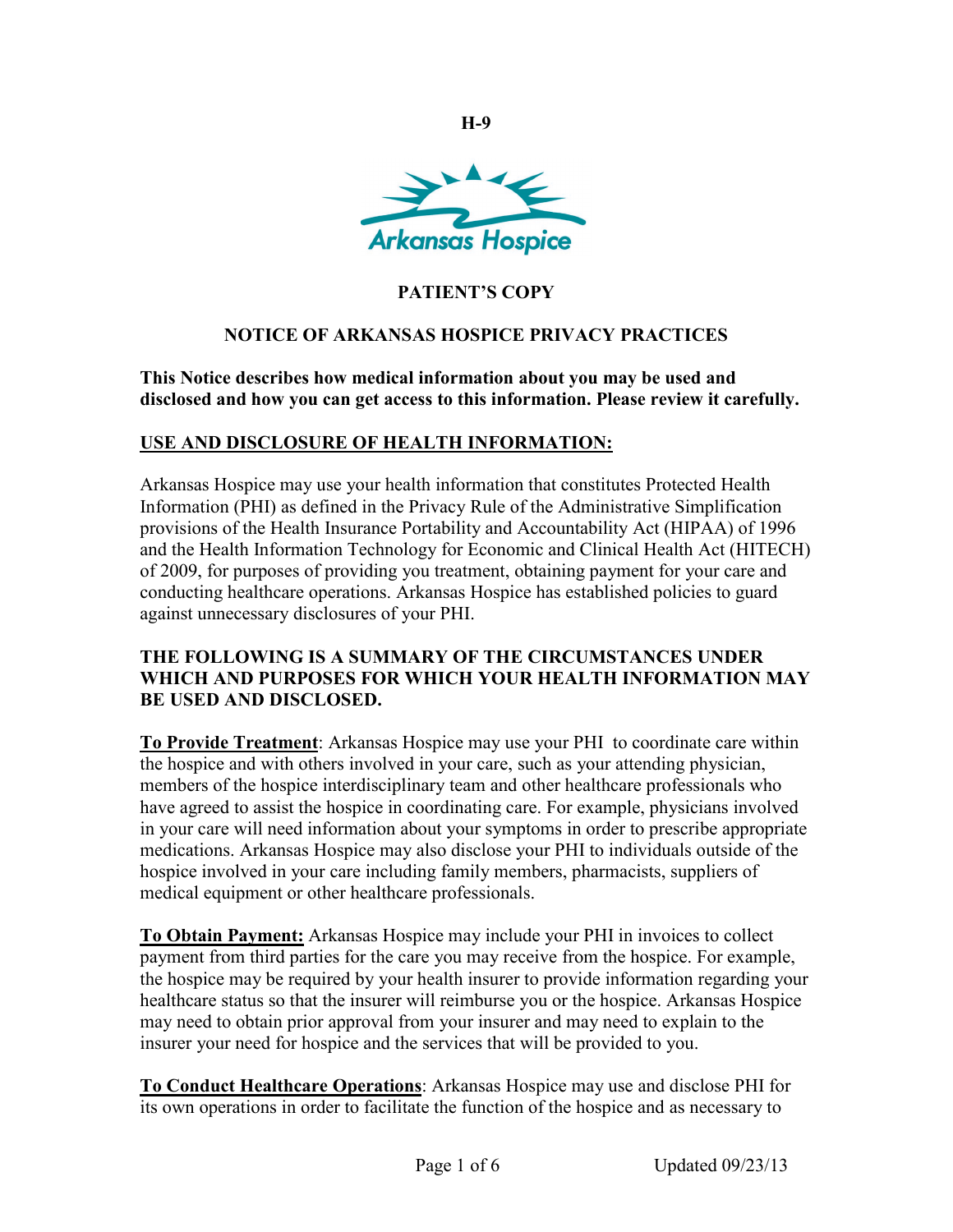provide quality care to all of the hospice's patients. Healthcare operations include such activities as, but are not limited to:

- Quality assessment and improvement activities.
- Activities designed to improve health or reduce healthcare costs.
- Protocol development, case management and care coordination.
- Contacting healthcare providers and patients with information about treatment alternatives and other related functions that do not include treatment.
- Professional review and performance evaluation.
- Training programs including those in which students, trainees or practitioners in health care learn under supervision.
- Training of non-healthcare professionals.
- Accreditation, certification, licensing or credentialing activities.
- Review and auditing, including compliance reviews, medical reviews, legal services and compliance programs.
- Business planning and development including cost management and planning related analysis and formulary development.
- Business management and general administrative activities of the Hospice.

For example, Arkansas Hospice may use your PHI to evaluate its staff performance, combine your PHI with other hospice patients in evaluating how to more effectively serve all hospice patients, disclose your PHI to hospice staff and contracted personnel for training purposes, and use your PHI to contact you as a reminder regarding a visit to you.

Arkansas Hospice may disclose certain information about you, including your name and where you are in the hospice's facility, in a directory while you are in the hospice inpatient facility. The hospice may disclose this information to people who ask for you by name. Please inform us if you do not want your information to be included in the directory.

**For Fundraising Activities**: Arkansas Hospice may contact you regarding any fundraising efforts that involve use of your PHI such as your name, address, phone number or other contact information, age, gender, date of birth, health insurance status, dates of service, location of service, treating physician, and outcome information (e.g. death of a patient) for fundraising purposes. The hospice may also release this information to the Arkansas Hospice Foundation. At the time of contact, you or your personal representative may opt out of receiving fundraising communication from the Arkansas Hospice Foundation. If you do not want the hospice to contact you, notify the HIPAA Privacy Officer at 501-748-3333.

**For Reminders:** Arkansas Hospice may use and disclose your PHI to contact you as a reminder that you have an appointment for a home visit. We normally contact you by telephone or mail at your home address. You may request that we contact you by alternative means or at alternative locations. We will accommodate reasonable requests.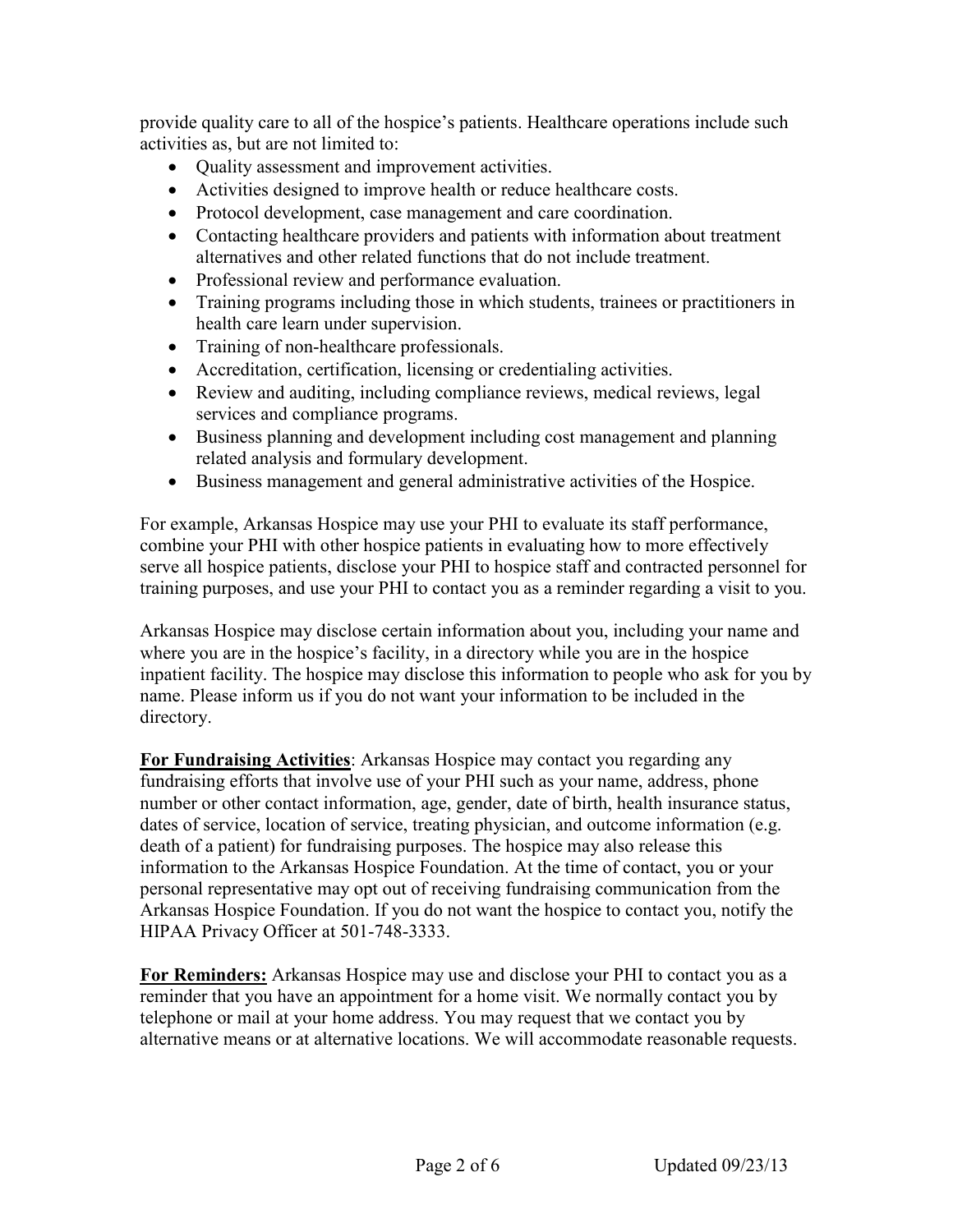**For Treatment Alternatives:** Arkansas Hospice may use and disclose your PHI to inform you of or recommend possible treatment options or alternatives that may be of interest to you.

### **THE FOLLOWING IS A SUMMARY OF THE CIRCUMSTANCES UNDER WHICH AND PURPOSES FOR WHICH YOUR HEALTH INFORMATION MAY ALSO BE USED AND DISCLOSED.**

**When Legally Required:** Arkansas Hospice will disclose your PHI when it is required to do so by any Federal, State or local law.

**When There are Risks to Public Health:** Arkansas Hospice may disclose your PHI for public activities and purposes in order to:

- Prevent or control disease, injury or disability; report disease or injury; vital events such as birth or death; or the conduct of public health surveillance, investigations and interventions.
- Report adverse events or product defects; track products or enable product recalls, repairs and replacements; or to conduct post-marketing surveillance and compliance with requirements of the Food and Drug Administration.
- Notify a person who has been exposed to a communicable disease or who may be at risk of contracting or spreading a disease.
- Notify an employer about an individual who is a member of the workforce as legally required.

**To Report Abuse, Neglect Or Domestic Violence:** Arkansas Hospice is required to notify government authorities if the hospice believes a patient is the victim of abuse, neglect or domestic violence. Arkansas Hospice will make this disclosure only when specifically required or authorized by law or when the patient agrees to the disclosure.

**To Conduct Health Oversight Activities:** Arkansas Hospice may disclose your PHI to a health oversight agency for activities including audits; civil, administrative or criminal investigations; inspections; licensure; or disciplinary action. The hospice, however, may not disclose your PHI if you are the subject of an investigation and PHI is not directly related to your receipt of health care or public benefits.

**In Connection with Judicial and Administrative Proceedings:** Arkansas Hospice may disclose your PHI in the course of any judicial or administrative proceeding in response to an order of a court or administrative tribunal as expressly authorized by such order or in response to a subpoena, discovery request or other lawful process, but only when the hospice makes reasonable efforts to either notify you about the request or to obtain an order protecting your health information.

**For Law Enforcement Purposes:** As permitted or required by State law, Arkansas Hospice may disclose your PHI to a law enforcement official for certain law enforcement purposes as follows: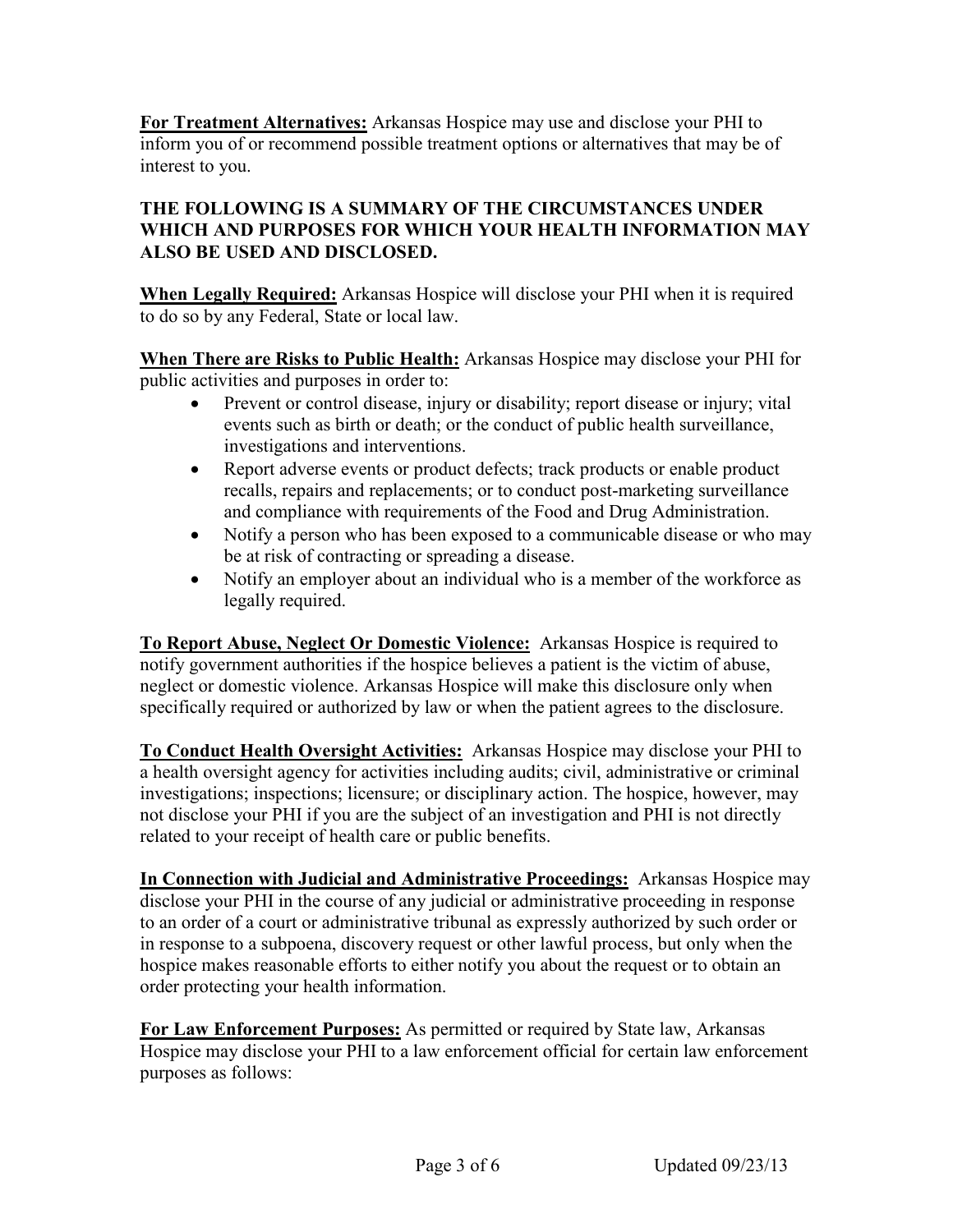- As required by law for reporting of certain types of wounds or other physical injuries pursuant to the court order, warrant, subpoena, summons or similar process.
- For the purpose of identifying or locating a suspect, fugitive, material witness or missing person.
- Under certain limited circumstances, when you are a victim of a crime.
- To a law enforcement official if the hospice has a suspicion that your death was the result of criminal conduct including criminal conduct at the hospice.
- In an emergency in order to report a crime.

**To Coroners and Medical Examiners:** Arkansas Hospice may disclose your PHI to coroners and medical examiners for purposes of determining your cause of death or for other duties, as authorized by law.

**To Funeral Directors:** Arkansas Hospice may disclose your PHI to funeral directors consistent with applicable law and if necessary, to carry out their duties with respect to funeral arrangements. If necessary to carry out their duties, the hospice may disclose your PHI prior to and in reasonable anticipation of your death.

**For Organ, Eye or Tissue Donation:** Arkansas Hospice may use or disclose your PHI to organ procurement organizations or other entities engaged in the procurement, banking or transplantation of organs, eyes or tissue for the purpose of facilitating the donation and transplantation.

**For Research Purposes:** Arkansas Hospice may, under very select circumstances, use your PHI for research. Before the hospice discloses any of your PHI for such research purposes, the project will be subject to an extensive approval process.

**In the Event of a Serious Threat to Health or Safety:** Arkansas Hospice may, consistent with applicable law and ethical standards of conduct, disclose your PHI if the hospice, in good faith, believes that such disclosure is necessary to prevent or lessen a serious and imminent threat to your health or safety or to the health and safety of the public.

**For Specified Government Functions:** In certain circumstances, Federal regulations authorize Arkansas Hospice to use or disclose your PHI to facilitate specified government functions relating to the military and veterans; national security and intelligence activities; protective services for the President and others; medical suitability determinations; and inmates and law enforcement custody.

**For Worker's Compensation:** Arkansas Hospice may release your PHI for worker's compensation or similar programs.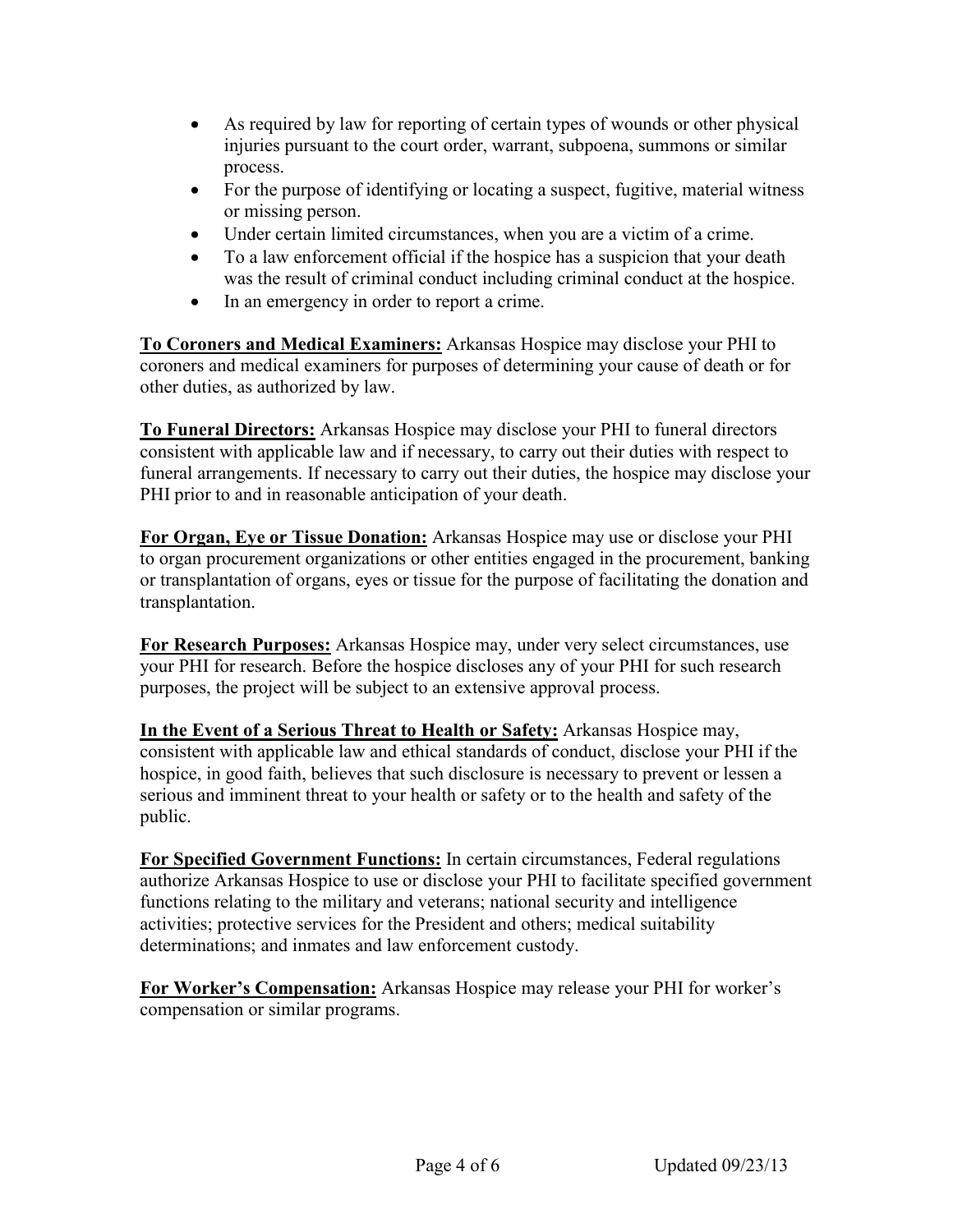# **AUTHORIZATION TO USE OR DISCLOSE PHI:**

Other than as stated above, Arkansas Hospice will not disclose your PHI other than with your written authorization. If you or your representative authorizes the hospice to use or disclose your PHI, you may revoke that authorization in writing at any time.

# **YOUR RIGHTS WITH RESPECT TO YOUR PHI:**

You have the following rights regarding your PHI that the hospice maintains:

**Right to Request Restrictions:** You may request restrictions on certain uses and disclosures of your PHI. However, the hospice is not required to agree to your request except in the limited situation in which you or someone on your behalf pays for an item or service in full and you request the information concerning such item or service not be disclosed to a health insurer. If you wish to make a request for restrictions, please contact the HIPAA Privacy Officer.

**Right to Receive Confidential Communication:** You have the right to request that the hospice communicate with you in a certain way. For example, you may ask that Arkansas Hospice only conduct communications pertaining to your PHI with you privately and with no other family member present. If you wish to receive confidential communications, please contact the HIPAA Privacy Officer at 501-748-3333. Arkansas Hospice will not require you to provide any reasons for your request and will attempt to honor your reasonable requests for confidential communications.

**Right to Inspect and Copy Your PHI:** You have the right to inspect and copy your PHI, including billing records. This right includes obtaining an electronic copy, if such exists. A request to inspect and copy records containing your PHI may be made to the HIPAA Privacy Officer at 501-748-3333. If you request a copy of your PHI, the hospice may charge a reasonable fee for copying and assembling costs associated with your request.

**Right to Amend Your PHI:** You or your representative has the right to request that the hospice amend your records if you believe that your PHI is incorrect or incomplete. That request may be made as long as the information is maintained by Arkansas Hospice. A request for an amendment of records must be made in writing to the HIPAA Privacy Officer at 14 Parkstone Circle, North Little Rock, Arkansas, 72116. The hospice may deny the request if it is not in writing or does not include a reason for the amendment. The request also may be denied if your PHI was not created by the hospice, if the PHI you wish to amend is not part of the PHI you or your representative are permitted to inspect and copy, or if, in the opinion of the hospice, the records containing your PHI are accurate and complete.

**Right to be Notified of a Breach:** You or your representative have the right to be notified in the event of a breach of your unsecure PHI.